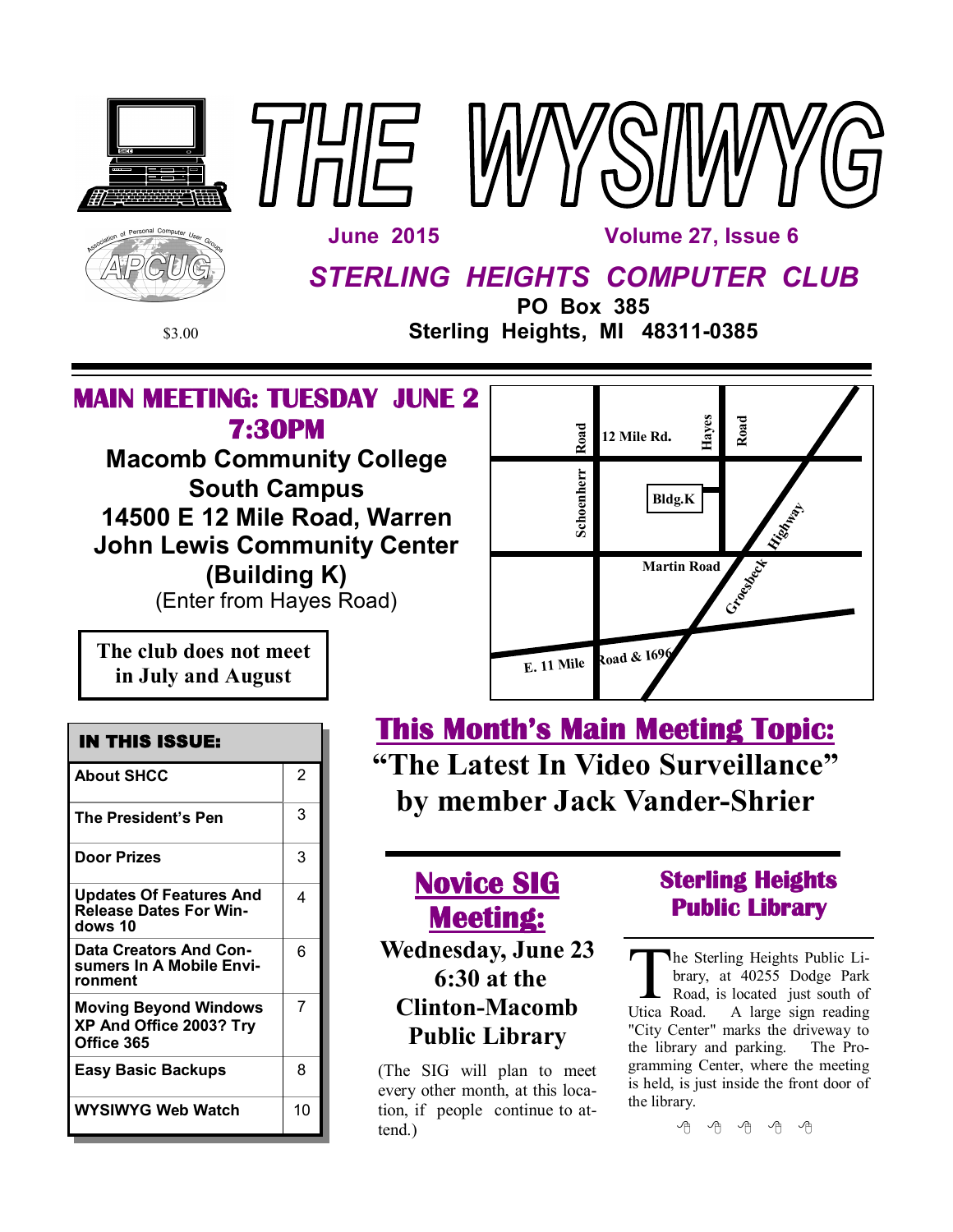**Guests and visitors are welcome. People can attend any SHCC meetings during two consecutive months before deciding to become a member or not. Meetings include the main meeting and SIG. July and August don't count since there is no main meeting. Membership includes admission to all SHCC functions and the newsletter. Membership is open to anyone. It is not limited to the residents of Sterling Heights.**

### **DUES: \$25/YEAR**

### **Resource People:**

Family Tree Firefox FoxPro General Computer Questions Hardware MS Publisher MS Word Spreadsheets

Rick Schummer

## **SHCC Coordinators:**

| гашну тес<br>Firefox<br>FoxPro<br>General Computer<br>Questions<br>Hardware<br>MS Publisher<br>MS Word<br>Spreadsheets                                       | <b>INIUN OUTBELLING</b><br>Don VanSyckel<br>Rick Schummer<br>Jack Vander-Schrier<br>John Rady<br>Rick Kucejko<br>Rick Schummer<br>Rick Schummer |                    | President: Mike Bader    |
|--------------------------------------------------------------------------------------------------------------------------------------------------------------|-------------------------------------------------------------------------------------------------------------------------------------------------|--------------------|--------------------------|
| <b>SHCC Coordinators:</b><br>Associate Editor<br>Door prizes<br>Greeter for visitors<br>Newsletter publisher<br>Novice SIG<br>Program Coordinator Mike Bader | Rick Schummer<br>Don VanSyckel<br>Jim Waldrop<br>Rick Kucejko<br>Paul Baecker                                                                   | 2015 SHCC Officers | President: Don VanSyckel |
| Publicity<br>Resource People<br>PC SIG<br>Welcome & check-in Jim Waldrop<br>desk.<br>Web Site<br>Web Watch column                                            | Patrick Little<br>open<br>Jack Vander-Shrier<br>Don VanSyckel<br>Paul Baecker                                                                   |                    |                          |
|                                                                                                                                                              | Contact Information:                                                                                                                            |                    |                          |

Mike Bader Rick Kucejko Patrick Little Rick Schummer Don VanSyckel Jack Vander-Schrier

Paul Baecker

(**Call Jack after noon)**

586-286-2314 webwatch@sterling 586-447-6683 mdbader@flash.net 248-879-6180 rick@kucejko.com 586-264-1497 pblittle@wideopenwest.com 586-254-2530 rick@rickschummer.com 586-731-9232 don@vansyckel.net 586-739-5952 jvanders@comcast.net heightscomputerclub.org

**CLUB ADDRESS:** PO Box 385, Sterling Heights, MI 48311-0385 **CLUB E-MAIL ADDRESS:** Info@SterlingHeightsComputerClub.org **CLUB WEB PAGE:** http://www.SterlingHeightsComputerClub.org

## **Four Month Meeting Schedule:**

**JUNE 2015 - SHCC –**  2 **- "The Latest In Video Surveillance" by member Jack Vander-Shrier** 3 - COMP meeting

7 - SEMCO meeting 23 - PC SIG

Secretary: Rick Kucejko Treasurer: Paul Baecker

- **SEPTEMBER 2015** 1 - SHCC – M**ain Meeting** 2 - COMP meeting
	- 6 SEMCO meeting ? - PC SIG

**The club does not meet in July and August.**

## **Other Computer Clubs:**

As a member of SHCC, you can attend meetings of other clubs where we have reciprocating membership agreements, at no charge.

#### **Computer Club of Marysville and Port Huron (COMP)**

Time: 1st Wednesday, 7:00PM Place: Mackenzie Bldg, Room 201, St Clair Community College, Clara E McKenzie Library-Science Building, 323 Erie St. Port Huron, MI (810) 982-1187 Web Page: http://www.bwcomp. org Reciprocating: Yes

#### **South Eastern Michigan Computer Organization (SEMCO)**

Time: 2nd Sunday at 1:30PM Place: Altair, 1820 E Big Beaver Road, Troy, MI 48083 (248) 840-2400 Web page: http://www.semco.org Reciprocating: Yes

#### **The OPC (Older Persons Commission) Computer Club**  Time: Every Tuesday at 10:00 Place: OPC in Rochester 248-656-1403. Web page: www.opcseniorcenter.

org. go to "Activities - Programs", then to "OPC Computer Club" for club information. No cost for residents to join or attend meetings. \$150 fee for nonresidents, (full facility usage) or \$1 per meeting. Reciprocating: No

Newsletter submissions are due 10 days before the club meeting, but the earlier the better. They should be sent to : WYSIWYG Publisher

5069 Fedora, Troy, MI 48098

OR at the e-mail addresses: newsletter@SterlingHeightsComputerClub.

Unless stated otherwise, all materials contained in this newsletter are copyrighted by the Sterling Heights Computer Club. License is hereby granted to other clubs (non-profit) to reprint with credit.  $\odot$ 

**Page 2**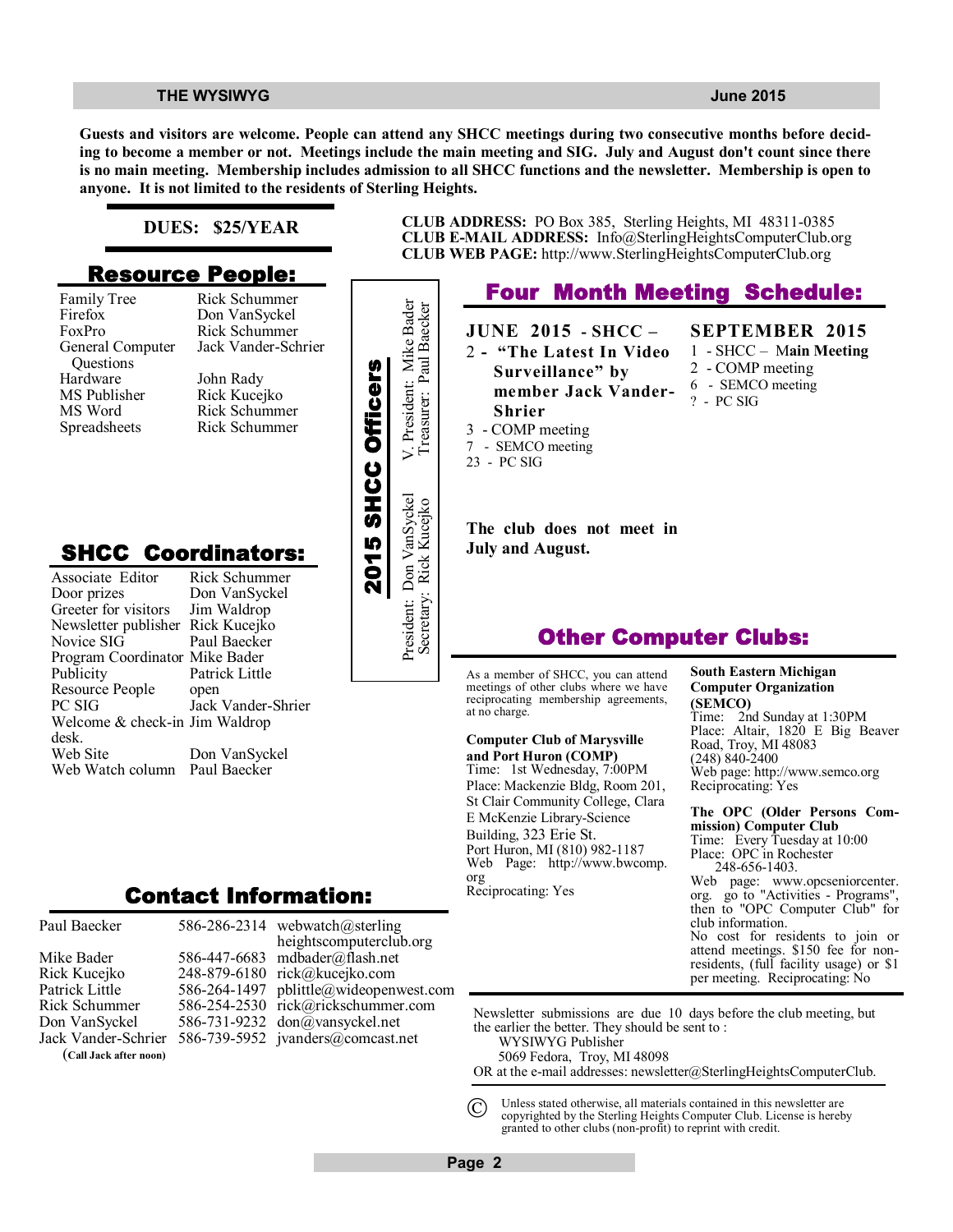## **The President's Pen**

 *by Don VanSyckel*

**T** he weather's turned nice and I'm more interested in being outside than at the PC. I guess that's a good thing so there hasn't been much happening on the PC front around me.

There has been interest in Linux. More specifically, how do I install Linux on my old PC to give Linux a test drive? The good news is there are quite a few Linux distributions (distro's) out there for you to choose from and most are free. The bad news is there are quite a few distro's out there and it can be confusing which one to choose. The basic operations to load Linux are:

- 1) Choose a distro
- 2) Download it to you PC

3) Burn it to CD or DVD as appropriate

4) Fire up the old PC with the Linux distro disk in the drive

5) Answer the questions

6) Enjoy your new Linux system

Sounds simple, doesn't it? Well like many other things, the devil's in the details, starting with which distro and then there's all those questions that might as well be in Greek for all the words mean to you. The SHCC officers have been discussing this and if there's enough interest from the club members we will hold a Linux Install Fest, probably in June, probably in someone's garage, probably from 10 to 2, and probably with hot dogs, chips, and pop. This would entail you bringing your old PC (well actually, you could bring your new PC if you wanted to) to the Install Fest and working with one of our Linux experts who will be there. The distro's that we will have will already be burned to CD and will be free to use. Probably is this event will be free and open to all club members and

their guests that they bring with them. No limit on the number of guests as long as you're there with them. Systems will be installed in a first come first installed basis. Hot dogs are also

on a first come first served basis, so when the actual details are announced be sure to RSVP if you're coming and the number of people, so we can plan and not run out.

Of course, if you don't want to have Linux installed on a PC you can still come and hang out, just RSVP. I think there will be a super "how do you do this?" and "what will happen if I do that?" session going on. We'll discuss this briefly at the June meeting to determine if there is enough interest. Being in the garage, it'll be rain or shine, but sunny would be nice so we can spill to the outside. Please send comments to an officer if you have something to add to the discussion and won't be at the June meeting.

I want to know who went out and bought a drone or some type of multiblade copter since the last meeting. One tip I've heard since the meeting is that if you're going to use the copter inside or near a building, get the style body that has a guard around the rotors so when you bang into things, the blades don't hit the wall or whatever. When it hits the wall the copter can be damaged, the blades can be damaged, or if the blades stop long enough the machine can crash. None of these sound good, so be aware of what you're doing. There are miniature quad-copters that are about the size of your hand. These might be good to annoy the cat with, you know paybacks are h... On the other hand a bat of the paw could really send a mini quad-copter flying, no pun intended.

This month's meeting promises to be another good one. Jack Vander-Schrier will present "The Latest in

Video Surveillance". Jack has surveillance set up in and around his home and is experienced with many of the challenges that doing it right can present to the user. You don't want to miss this one.

Remember no main meetings in July and August. The SIG schedule is being decided and will be announced.

有 有 有 有

## **Door Prizes**

**D** oor prize drawings are held at regular club meetings. The winner's circle for May included:

Don Hjelle won a flashlight

Warner Mack won a flashlight

Mike Galat won a power strip

一个 一个

## **More Door Prizes**

**H** ave software you no longer<br>use? It could make a good<br>door prize for a fellow<br>member. It would also give that ave software you no longer use? It could make a good door prize for a fellow member another good reason for being glad to have been at the club meeting. Contact one of the officers, or just bring it.

中平平中中

## **Last Month's Meeting**

ast month's meeting was exciting. Mr. Harry Arnold of Detroit Drones presented. Mr.<br>Arnold and associate brought several ast month's meeting was exciting. Mr. Harry Arnold of Detroit Drones presented. Mr. drones, parts, and associates for a great hands on supplement to the presentation. Mr. Arnold shared many facts and observations about drones. No he did not have one flying around the room.

丹 丹 丹 丹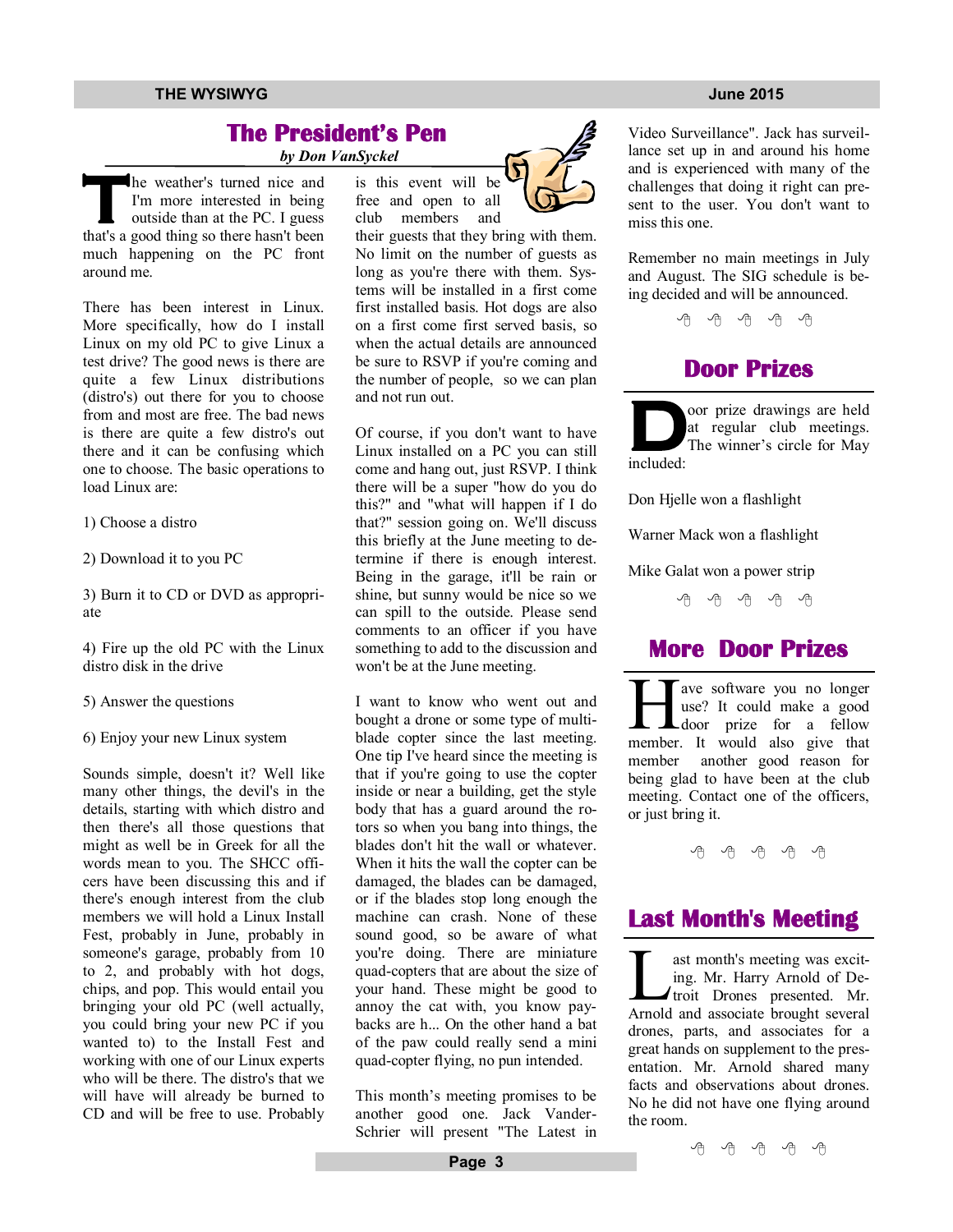## **Update On Features And Release Dates For Windows 10**

*by Ira Wilsker*

### **WEBSITES:**

http://news.microsoft.com/ windows10story

 $h$  t t p : //www.pcmag.com/ article2/0,2817,2483522,00.asp? kc=PCRSS03069TX1K0001121

http://dealnews.com/features/Heres-Everything-Youll-Get-With-That-Free-Windows-10-Upgrade/1340764. html

http://windows.microsoft.com/en-us/ windows-10/about

http://en.wikipedia.org/wiki/ Windows 10

http://www.cnet.com/products/ microsoft-windows-10/

http://windows.microsoft.com/en-us/ windows/preview-iso **OFFICIAL DOWNLOAD LINK**

http://www.zdnet.com/topic/windows-10/

http://www.techradar.com/news/ software/operating-systems/windows-10-release-date-price-news-andfeatures-1029245

http://www.extremetech.com/tag/ windows-10

http://old.seattletimes.com/html/ m i c r o soft/2026216178\_microsoftbuildday2 xml.html

 $h$  t t p : //www.pcmag.com/ article2/0,2817,2483522,00.asp

http://dealnews.com/features/ Microsoft-Will-Offer-Free-Upgradesto-Windows-10/1261432.html

 $h$  t t p : //www.pcmag.com/ article2/0,2817,2483437,00.asp

**T** he much ballyhooed release of Windows 10 is nearing, as Microsoft polishes its features and adds devices to the list of compatible hardware that can run the new operating system. While Microsoft has not yet publicly announced an official release date for its newest operating system, several media sources, including the respected PC Magazine  $(h \t{t \phi}$ ://www.pcmag.com/ article2/0,2817,2483522,00.asp), are reporting that the initial release for personal computers will be this summer, with other versions of Windows 10 being released for other devices shortly after the original PC release.

 Microsoft is intending that Windows 10 will not just be a new operating system for PCs, but that it will also run on countless other devices including smart phones, tablets, Xboxes, the "Internet of Things (IoT)", and other hardware devices. According to PC Magazine, "Redmond has pledged to put the OS on 1 billion devices by 2018 and all this week, the software giant is exhorting developers to help with that effort." Windows 10 is explicitly designed to run on multiple and diverse hardware platforms, allowing the user to easily and seamlessly go from one type of device to another. Windows 10 is also designed to utilize different input methods including voice controls (Microsoft's Cortana application), traditional keyboard and mouse, touch screen, and other forms of input.

Microsoft is still planning to offer the new Windows 10 operating system as a free upgrade for PCs running Windows 7 and Windows 8.1 for the first year after it is released; after the free offer expires, the upgrade to Windows will be commercially available for sale, but the price has not yet been announced. At the official Microsoft Windows 10 website at:

windows.microsoft.com/en-us/ windows-10/about, Microsoft has reiterated its offer for a free upgrade to Windows 10 by posting, "Great news! We will offer a free upgrade to Windows 10 for qualified new or existing Windows 7, Windows 8.1 and Windows Phone 8.1 devices that upgrade in the first year! And even better: once a qualified Windows device is upgraded to Windows 10, we will continue to keep it up to date for the supported lifetime of the device, keeping it more secure, and introducing new features and functionality over time – for no additional charge. Sign up with your email today, and we will send you more information about Windows 10 and the upgrade offer in the coming months."

There have also been published stories that since Microsoft sees Windows 10 as much as a "service" as it does an operating system, Microsoft is rumored to also allow Windows 10 to be installed freely on computers running pirated versions of Windows 7 and 8.1, during its free upgrade period. Microsoft has announced that the free upgrade version of Windows 10 will be supported for the life of the operating system, and free updates and improved features will be provided during its functional lifetime, or the lifetime of the devices on which it is installed. The minimum system requirements for PCs in order for Windows 10 to run satisfactorily is quite low, only requiring a 1 GHz processor speed; 1 GB of RAM (memory) for 32 bit systems, 2 GB RAM for 64 bit systems; an 800x600 graphics display; and 16 GB (32 bit) to 20 GB (64 bit) of hard drive storage. While these minimum system requirements are quite low, with virtually all PCs currently running Windows 7 or 8.1 exceeding these minimum requirements, Microsoft does recommend greater system capabilities in order to have improved performance.

Among the many new features that will be incorporated into Windows 10 will be a totally new Internet browser replacing the classical Internet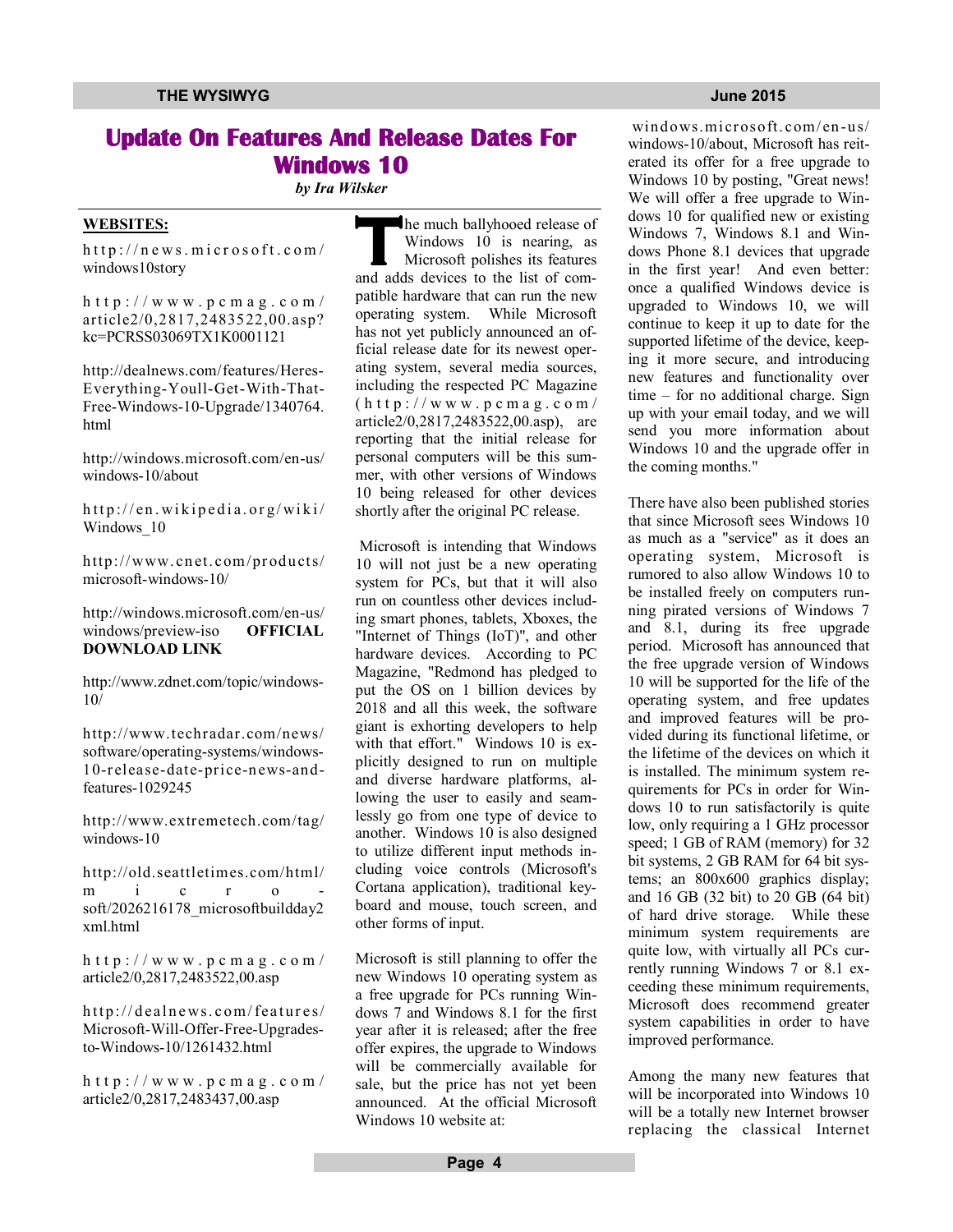Explorer; this new browser Microsoft is now calling "Microsoft Edge", will be compliant with all of the new web standards. This new Microsoft Edge browser is designed to give its users a more reliable and consistent level of web performance. With literally millions of apps (applications) currently available for Android and iOS (Apple) devices, Microsoft is courting those app developers, and providing them with SDKs (Software Development Kits) to encourage the developers to produce versions of their apps that will run on Windows 10 devices, thus making devices running Windows 10, especially smart phones, more attractive to users. This could be a boon to Windows 10 powered smart phones, as there are only about 300,000 Windows smart phone apps currently available, which is only a small fraction of the apps currently available for Android and iOS devices. Microsoft is also encouraging the app developers to modify and port their apps to desktop computers running Windows 10.

As had been previously announced by Microsoft, the "Cortana" voice operated feature will be available on devices running Windows 10. Cortana is a competitor to the newly released Google speech activated feature, and the heavily promoted Siri voice activated electronic assistant currently available on newer Apple iOS products. Cortana, and the competitive voice recognition apps from Google and Apple's Siri, all can be used to launch apps and other software, perform searches, add events to the calendar, and intelligently respond to voice initiated queries.

For those who may wish to try a "beta" or pre-release version of Windows 10, Microsoft has made the new operating system available as a free download directly from Microsoft at windows.microsoft.com/en-us/ windows/preview-iso. Users of this "beta" version must be aware that as a pre-release version, there will likely be bugs in the new operating system, but Microsoft is also offering support and frequent and periodic updates to the "beta" version, these updates also include new and updated features that are in need of widespread testing. According to Microsoft, "Windows Update will be set to automatically install important updates as they become available. You won't be able to turn off automatic updates in Windows 10 Insider Preview."

The free "beta" release of Windows 10 is downloaded as an ISO formatted file, which must be "burned" (not simply copied) to a DVD using ISO disc burning software to create the "image" file that can be installed. Microsoft warns that there is a risk in using this potentially buggy "beta" software on a critical or production computer, or even a primary home PC, so it does not recommend installation on those computers. Microsoft also implores users to perform a full image backup of the hard drive, which will allow a reinstall of the prior operating system, software, and data from the original software. Again, the three most important words in computing are "Backup, Backup, and Backup ! " This image backup will be necessary to restore the computer to the earlier operating system in the event the user desires to remove the Windows 10, and go back to what was previously running. Users should not rely on the "recovery partition" which is usually included, and sometimes hidden on factory built computers, as it is likely that the factory recovery partition will not be available after the installation of Windows 10.

Microsoft has also issued a privacy statement and warning to users who download and install the "beta" of Windows 10. Microsoft states, " Microsoft will collect data about your installation and use of Windows 10 Insider Preview to help us improve our products and services. See our privacy statement to learn more."

I have been a registered beta tester for Microsoft in the past, and have installed and tested several other pre-

release versions of Microsoft products. While a few have worked well, most of the others were quite buggy, especially my "beta" versions of the now defunct Windows Vista. While I like to be among the first to implement a new hardware or software product, I will probably not download and install the actual release version of Windows 10 on my primary desktop computer, I may put it on my secondary laptop computer running Windows 7-64. If you want to try Windows 10 prior to its official release, download it from the above Microsoft link, but be absolutely sure that you have a complete external backup of your existing operating system and files, preferably an image backup. Once the free upgrade of the release version is available, I would suggest waiting for a few months to allow any of the inevitable bugs to be worked out of the initial release, prior to the download and installation.

Windows 10 looks very interesting, especially with its cross platform compatibility. I actually look forward to the release of the "official" PC version this summer.

*This article was reprinted with permission of the author, Ira Wilsker.*

用 用 用 用 用

## **Member Classified Ads**

**Ads**<br> **S** end any classifieds to the<br>
WYSIWYG Publisher at the<br>
club's PO Box, or to his<br>
e-mail address posted on page 2 of any classifieds to the WYSIWYG Publisher at the club's PO Box, or to his the newsletter.

Ads are available to SHCC members and are limited to computer related items for non-commercial purposes. There is no charge for members classified ads.

 $\begin{picture}(60,6) \put(0,0){\vector(0,0){100}} \put(15,0){\vector(0,1){100}} \put(15,0){\vector(0,1){100}} \put(15,0){\vector(0,1){100}} \put(15,0){\vector(0,1){100}} \put(15,0){\vector(0,1){100}} \put(15,0){\vector(0,1){100}} \put(15,0){\vector(0,1){100}} \put(15,0){\vector(0,1){100}} \put(15,0){\vector(0,1){100}} \put(15,0){\vector(0,1){100}} \put$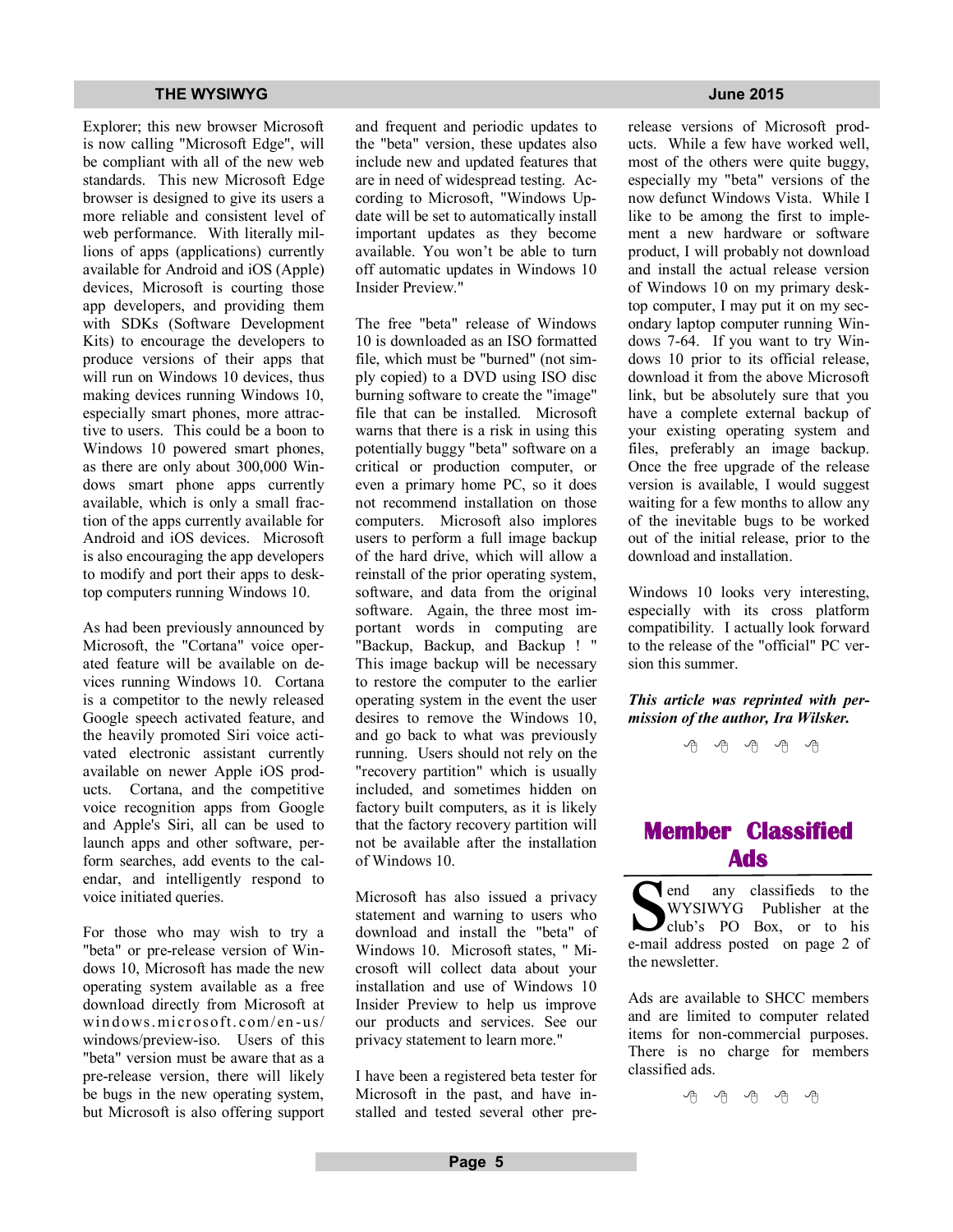## **Data Creators And Consumers In A Mobile Environment**

*by Phil Sorrentino, The Computer Club, Inc., Sun City Center, FL www.scccomputerclub.org/ philsorr@yahoo.com*

**S** ome computer devices are good at creating data and some others are better at consuming data. This is only a consideration now that we have a selection of devices to choose from, and that the devices have become smaller, lighter and therefore, mobile. In the beginning, when all we had was a computer, it was both the data creator and the data consumer. We really didn't think about creating or consuming. When you wanted to work with, or look at, a document or picture, you went to the computer, which was usually in some area set out just for the computer. Nowadays we want to have the benefits of the computer wherever we are; we don't want to have to go to the special location, where the computer used to be. Now we have laptops, ultrabooks, netbooks (a few of us have these), tablets and smartphones that go wherever we go. All of which can be considered platforms for mobile computing. Now it's all about Mobility, or computing on the go.

Mobile computing is having access to, and being able to, view or create data whenever and wherever you want. Mobile computing requires mobile hardware, software, and communications networks. Mobile computing is "taking a computer, with access to all necessary files, out into the field" for use on the go. This type of computing, unlike computing at your computer workstation, is subject to a few considerations and maybe even limitations. Good wireless communications becomes a critical factor in mobile computing. The network type, the communication properties, protocols, and data formats become considerations for success. Most of these considerations are handled by our Internet Service Providers (ISP), through their routers; or Commercial cell phone providers through their cell phone towers. But mobile computer users should be aware of some of the basics and some of the limitations of the communications networks that are providing the linkage.

Typically your mobile computer or tablet is at the end of a wireless network, either Wi-Fi, or the commercial cell phone network. Wireless communications networks are subject to certain limitations that are not present in a wired computer network. Range (distance) and Bandwidth (data transfer speed) are two limitations associated with wireless communications networks. For successful mobile computing, your computer has to be within range of either a Wi-Fi access point or a commercial cell phone tower (and, of course, you have to have the appropriate wireless radio functionality built into your hardware).

When using Wi-Fi, the Wi-Fi portion of the communications is typically not the limiting speed factor. Wi-Fi typically operates at greater than 50 Mbps. The limitation is typically the ISP upload speed, which may be only around 1 Mbps.

When using the commercial cell phone network, the network is a limiting speed factor in that a 3G network can only transfer data at approximately 2Mbps. (However, the newer 4G networks are less of a limitation because they transfer data somewhere around 10Mbps.)

Transmission Interference is another limitation associated with wireless communications networks. Cell phones use radio frequencies where weather, terrain, and objects (like mountains) can affect signal reception. Reception in some buildings, and in rural areas, can often times be limited.

Power consumption is a mobile hardware limitation. Mobile computers rely typically on battery power. Laptops may operate on battery for only 3 to 5 hours. Tablets, on the other hand, have operating times close to a day's work, maybe 8 to 10 hours.

Security is a mobile computing software consideration. Mobile computing on Wi-Fi public networks can be a security nightmare. VPN (Virtual Private Network) software is a must for all secure mobile computing.

Now that we are aware of some of the limitations of mobile computing due to the nature of the wireless network or the size and power constraints of the devices, we can look at which devices could be used for what tasks. Laptops and ultrabooks, (and desktops for those few of us who still have them), with their hardware keyboards, larger display screens, and in some cases more abundant USB ports, are probably the best candidates to be data creators. Data creators will typically have more sophisticated software installed that will let the user create lengthy document, spreadsheet, PowerPoint, graphical, and image files. Looking at the big picture, scanners and cameras are also data creators. Scanners are typically found connected to a Desktop or Laptop computer in a fixed location, but there are a few small portable scanners available. Cameras are, by their very nature, portable data creators.

Tablets and smartphones, on the other hand, with their lower battery usage, smaller size, and lower weight, are probably the best candidates to be mobile data consumers. Tablets are good for viewing data and maybe making small modifications or changes, like adding a sentence to a document or placing some data into a spreadsheet. But a tablet, with its virtual keyboard, is certainly not the device to use if you are writing your memoirs. Tablets are ideal for storing large numbers of documents, pictures, and videos, using their onboard memory and their mi-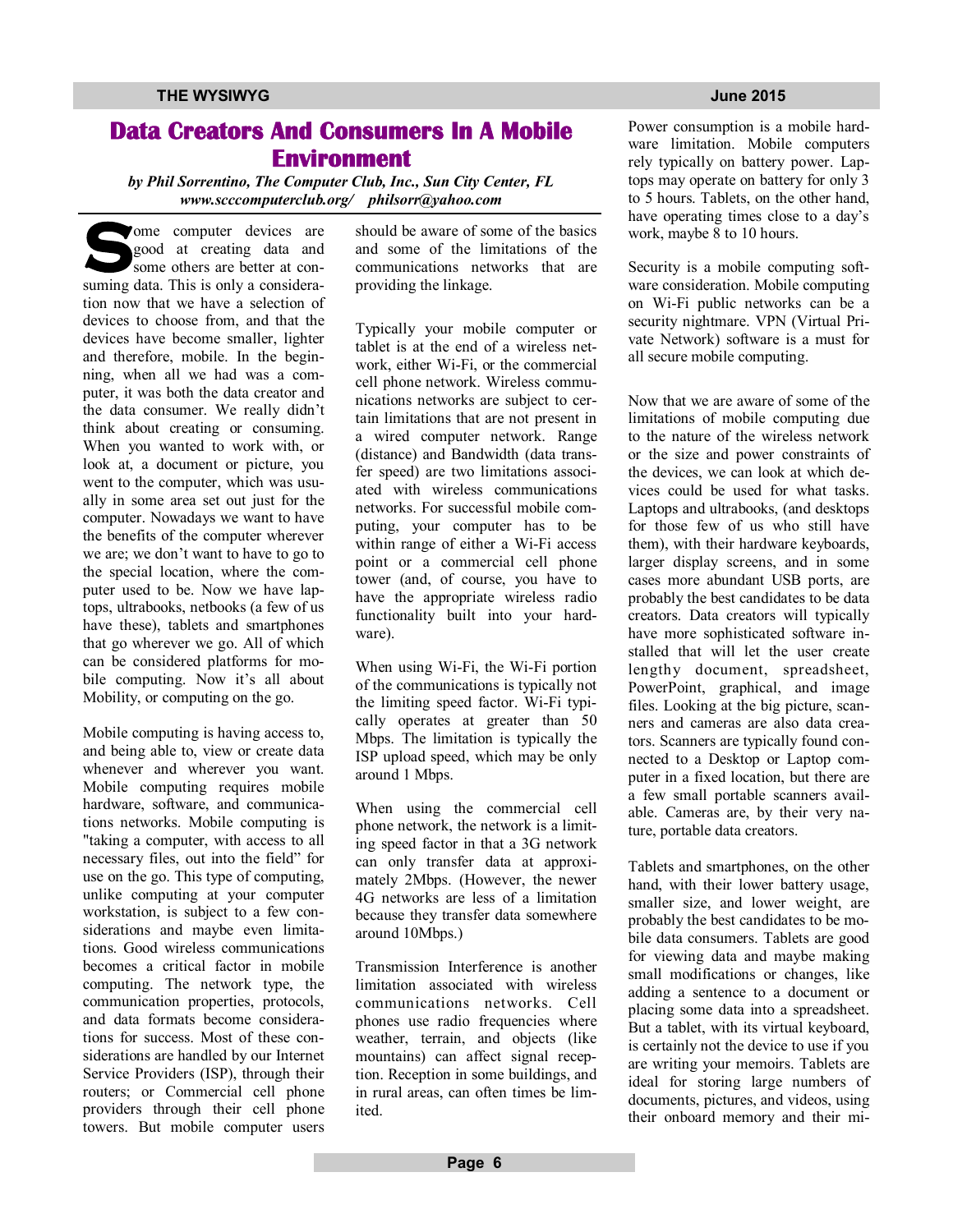croSD memory devices (if the tablet supports this). Tablets are also perfect for accessing large databases in the cloud or on a home computer. (Remember Teamviewer?) The tablet can be a way of bringing large amounts of data to be viewed or reviewed by people on the go. This convenience has found its place in many areas such as the medical profession, and in providing User or Diagnostic and in providing OSET of Diagnostic  $\theta$   $\theta$   $\theta$   $\theta$   $\theta$   $\theta$ 

These categories of Consumer and Creator are, by no means, hard and fast, but only help to provide a way to decide on what device to use in a particular situation.

*This article has been obtained from APCUG with the author's permission for publication by APCUG member groups.*

## **Moving Beyond Windows XP And Office 2003? Try Office 365**

*by* **Nancy DeMarte, Sarasota Technical User Group, FL www.thestug.org ndemarte@Verizon.net**

**W**ith all the publicity recently about the dangers<br>of staying with Windows cently about the dangers XP since Microsoft has stopped updating and supporting it, you might have overlooked the fact that support has also been cut off for MS Office 2003. For those who have decided to upgrade to Windows 7 or 8, it should also be the time to consider upgrading Office. For a home user, Office 2013 makes the most sense. And for those who own multiple computers, Microsoft is offering a real deal if you purchase Office 2013 through a subscription, rather than a standalone package. The subscription version of Office 2013 is called Office 365 Home. Since its introduction in 2012, Office 365 Home has continually been enhanced with improvements to the programs, new benefits, and better pricing options. Here are nine of the current features:

1. Office 365 Home can be **installed on five PC's, Macs or tablets**. (The standalone Office 2013 Home and Student allows installation on only one PC.) Plus, you can uninstall the 365 suite and install it on another machine any time during the subscription period.

2. The Office 365 Home suite includes **automatic security and program updates** to its seven programs, all of which load automatically in the background as they become available.

3. OneDrive (formerly called Sky-Drive) is available to anyone with a Microsoft account. Office 365 subscribers get **1 TB of cloud storage**.

4. Windows 8.1 owners who also have Office 365 can keep the contents of their OneDrive folders in a special **desktop OneDrive app**. As changes to files are made either in OneDrive or in the desktop app, the two folders are automatically synchronized.

5. Office 365 Home owners also receive 60 minutes a month of **free phone calls on Skype**, which Microsoft purchased in 2011. This includes international calls to a large number of countries and does not require a Skype account.

6. Office 2013 and 365 both offer **Office on Demand**, which allows a person with either version to use Office on a Windows 7 or 8 PC even though it's not installed. If you are using a computer without MS Office, you can log into your MS account, go to One-Drive, open the file you want, and edit it in its application. This feature is not available yet for Mac computers.

7. For co-editing a document or spreadsheet with a person in another location, Office 365 and 2013 both offer access to **Office Online**, basic Office programs which are available

8. In April 2014 Microsoft introduced **free Word, Excel, and PowerPoint apps for the iPad**. Everyone can use these to open and view documents, spreadsheets, and presentations. But only Office 365 owners can edit these files.

9. The programs which are part of the Office 365 suite are constantly being upgraded. Some are just simple tweaks like placing an icon in a more logical spot on the ribbon. Others are new features altogether, such as the **pivot tables in Excel** and **the ability to open a PDF file in Word**. The effect of the changes is subtle, but generally makes the applications easier to use.

So how does the cost of an Office 365 subscription compare with the boxed Office 2013? It depends on the version. Programs included in the Office 365 Home suite, Personal suite, and University suite include Word, Excel, PowerPoint, OneNote, Outlook, Publisher, and Access. These three suites are all subscription-based and noncommercial. The Home version costs \$99.99 per year or \$9.99 per month and can be installed on 5 PC's, Macs, or tablets, with transferrable licenses. The Personal version costs \$69.99 per year or \$6.99 per month and can be installed on 1 PC or Mac and 1 tablet. The University version is a four year subscription that costs \$79.99 and requires the owner be a full or part time student at an accredited college.

If you don't renew your subscription, the programs will remain on the device, but will not function. Files created with the programs, however, will be saved.

The standalone products have one time prices. Office Home and Student 2013, a standalone product, costs \$139.99 at the Windows Store and can

across devices – tablets, PCs, Macs.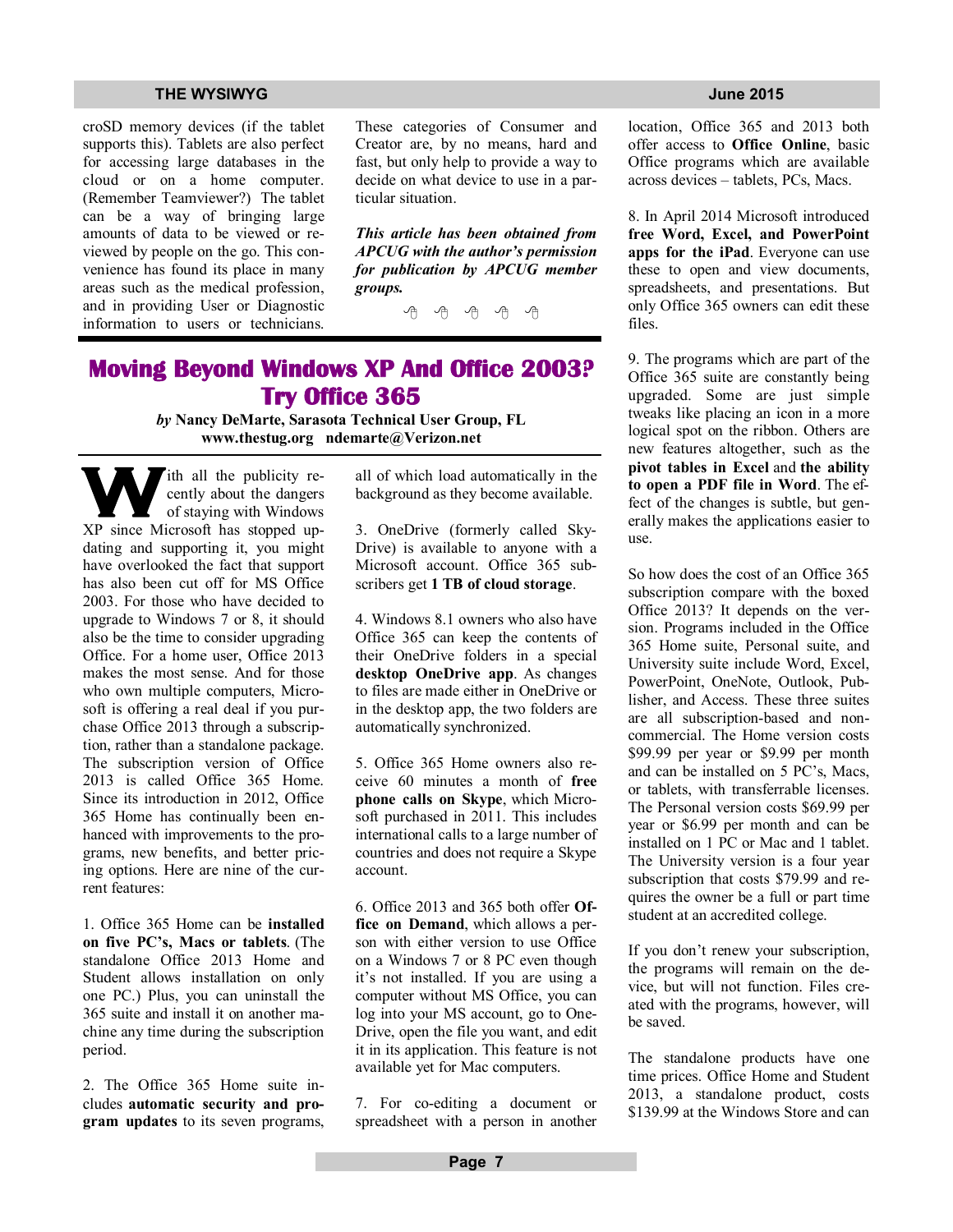be installed on one PC or Mac. The suite contains four applications: Word, Excel, PowerPoint, and One-Note. Office 2013 Home and Business includes five programs (Word, Excel, PowerPoint, OneNote, and Outlook) and costs \$219.99. Office 2013 Professional includes the same seven applications as the home subscription suites, but costs \$399.99 for installation on one PC or Mac.

So how will you decide what version of Office 2013 to buy? It all depends on your situation. In our home we have four computers, so Office 365

Home is the perfect choice. If we had one PC, then Office 2013 Home and Student or Office 365 Personal would be versions to consider. Whatever you choose, you will find that the Office programs in the 2013/365 suites have some interesting new features that make the suite easier to use and more powerful than earlier versions.

*This article has been obtained from APCUG with the author's permission for publication by APCUG member groups.*

一个 一个 一个

### **Easy Basic Backups**  *by Jim Cerny, Sarasota PCUG, FL www.spcug.org jimcerny123@gmail.com*

**U** nfortunately it is not a perfect world and, as you know, any mechanical device can fail. Because your computer and/or your hard drive can fail, everyone (this means you) needs to take the extra step on a regular basis to make sure that you have a good backup. I am always surprised at the number of people who just don't do backups at all – they will have a real problem if something goes wrong. There have been many "backup" articles written and I would encourage you to read some of them. But the purpose of this article is just to give you the basics first and then you can decide what further steps you need to take and what more information you may need. Here is the "basic backup" information:

- 1. Why do I need to do a backup? In case your computer or hard drive fails.
- . 2. What is a "backup" anyway? It is simply a copy on another memory device.
- 3. What should I back up? This is a good question. I do not backup my entire "C" drive, I only backup those files that are impor-

tant to me – those files I NEED to keep. I do not backup my software/programs. For example, I have many documents (files) which I created using the Word program. Well, I can use someone else's Word program and their computer in an emergency to open those files from my backup device. I can also use "Open Office" to open those files. I just need my files which I have backed up and a computer that has a word processing program or is connected to the internet. Get the picture? A backup is also great when you get a new computer and need to put all your files in it. I backup everything in the "My documents" and "My pictures" folders – that is, I backup all the files I have in "My documents" and all "My photos". I do not backup "My music" or "My videos" because I don't have any of those that are important to me. You do NOT have to backup your email or anything that you have saved on the internet cloud (such as on Google Drive, or Dropbox for example). Certainly you may choose to use the internet cloud as your backup device. NOTE: Photos and videos take

up MUCH more space than other files –see below.

- 4. How often should I do a backup? As often as needed so that you do not lose anything important. I do a backup every three or four weeks.
- 5. How do you do a backup? I use either an external hard drive or a thumb drive that plugs into a USB port on my computer. (I don't recommend using CD or DVD disks for doing backups as you will probably run out of space on the disk and have to use too many of them.) I just connect my drive, create a new folder on the drive called "backup 7-31- 2014" (the date). Then I just open the Windows Explorer and drag the entire "My Documents" folder to that backup folder, and then do the same for "My Pictures." It takes about 20 or 30 minutes, but you can do other things on your computer in the meantime. While the files are being copied, you will see a green bar lengthen from left to right until the copy is complete. There is also a time estimate shown which is usually inaccurate.
- 6. How much space do I need on the device? To find out how much space you are using now on your "C" drive for any folder, open up the "Windows Explorer" program and, on the list of folders in the left column, find "My Documents". RIGHT-click the mouse on that folder to get a pop-up menu, then left-click on "properties". You will see how much space that folder is taking up and that is how much space you will need on your backup device to copy it. It will also tell you how many files are in that folder. My "My Documents" takes up about 300 megabytes. My "My Pictures" takes up well over 6 gigabytes. So I will count on needing about 7 gigabytes of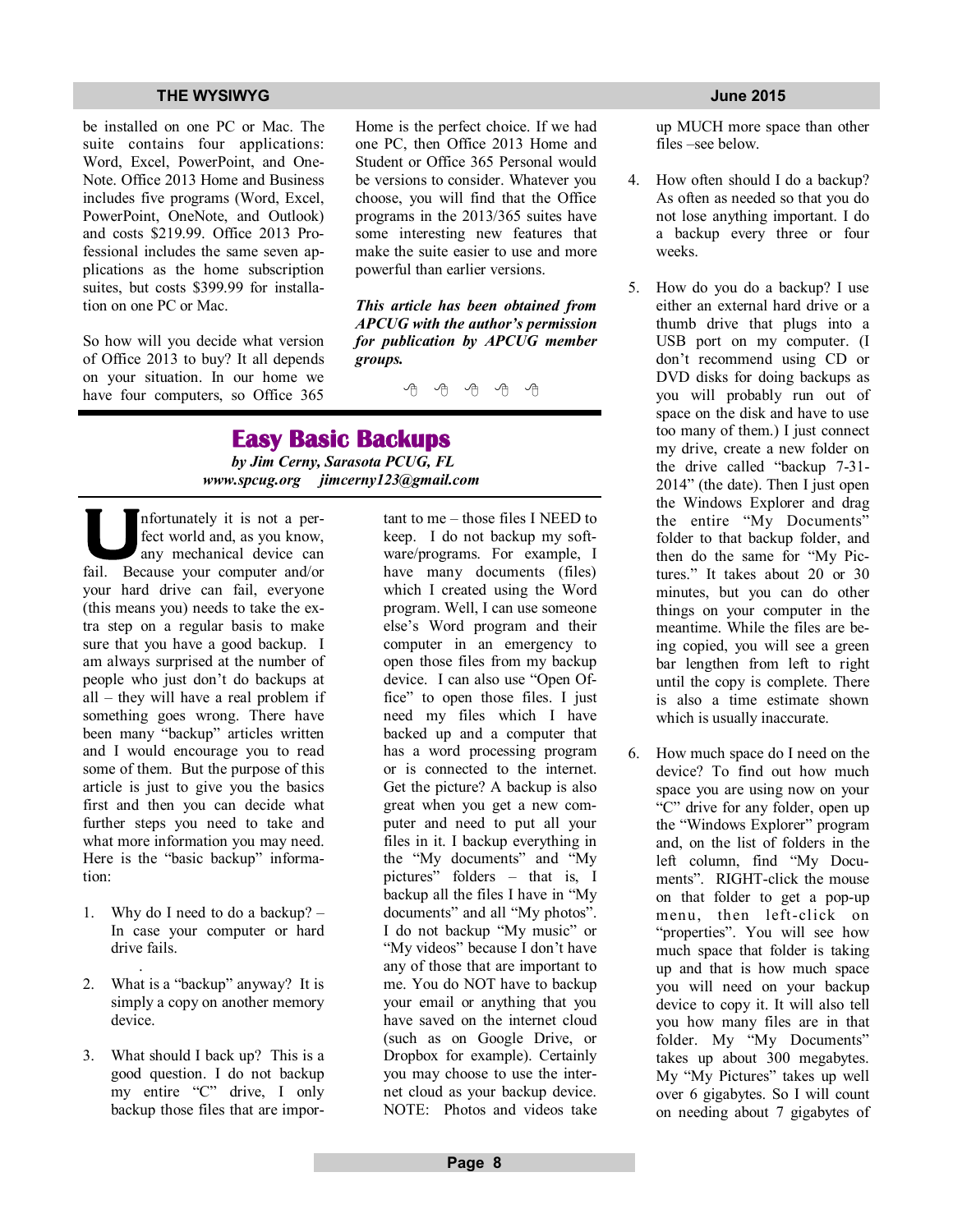memory for EACH backup. If you get an external hard drive, pay the extra bucks and get a oneterabyte drive and you will have lots of space. Or you can get a 32 or a 64 gigabyte thumb/flash drive which, for me, can easily hold my last two backups.

- 7. How many backups should you keep? I only keep the most recent two backups. After I create a new backup, I delete the oldest from the device to save space. **(Ed.. Note: More than two backup would be better. Flash drives are not expensive.)**
- 8. Anything special about photos? Yes, they take up much more space. On my computer, my pictures take up almost twenty times the space of my documents or other files. So, I handle my pictures differently. I only keep the last two years of pictures on my computer. Every year I copy the oldest photos (from three years ago) to CDs and put them in my photo album. If you have really special photos, you should back them up with your other files and

not put them on a CD. I have heard stories that CDs may not last forever and can deteriorate.

Are there other choices or ways of doing backups? You bet. There are programs that you can buy or download from the internet that can automatically do the backups for you. Sometimes backup programs come with the memory device you purchase. There is "the cloud" option too, where you can put your files on the cloud and let that company keep them for you (i.e. such as using Google Drive or Dropbox). But their free space is limited and you may have to pay for more space. Perhaps one of these other ways will be more to your liking, but by all means do your backups. One of the worst-case scenarios is that your computer quits working, you decide to buy a new computer, but you cannot move any of your files to the new computer because you didn't make any backups! Every once in a while, ask yourself: "What would I do if my computer quits working?"

*This article has been obtained from APCUG with the author's permission for publication by APCUG member* 



"Look Smedley! It's a bookworm. I thought they were extinct."

## **Presenters Wanted**

T he officers invite any member to make a presentation at the main meeting.

If there is some software you have been using and think others may be interested as well, or there is a computer topic you would like to present to other members, please call or e-mail Don VanSyckel. Making presentations is not that difficult. The hour goes by before you know it and there is always enough material to cover in a software package so that the hour is easy to fill.

If there is a topic you are interested in or something you would like demonstrated, please see any of the officers. They are always interested in what the members would like to see.

A A A A A

**If your e-mail or mail address changes, please e-mail: secretary@SterlingHeights ComputerClub.org**

## **SHCC Emergency Cancellation**

Serveling Heights Computer Club<br>
meets at Macomb Community<br>
College (MCC). We will meet if<br>
MCC is open and will not if MCC is terling Heights Computer Club meets at Macomb Community  $\sum$  College (MCC). We will meet if closed. MCC closure is announced with other school closings on many local TV and radio stations. All members of SHCC have an email address. One of the SHCC officers will send an email to the addresses SHCC has on file alerting members to the event cancellation. If your email is broken, call an officer; don't leave a message, call another officer if you don't talk to someone live. It is your responsibility to keep the email address you have listed with SHCC current.